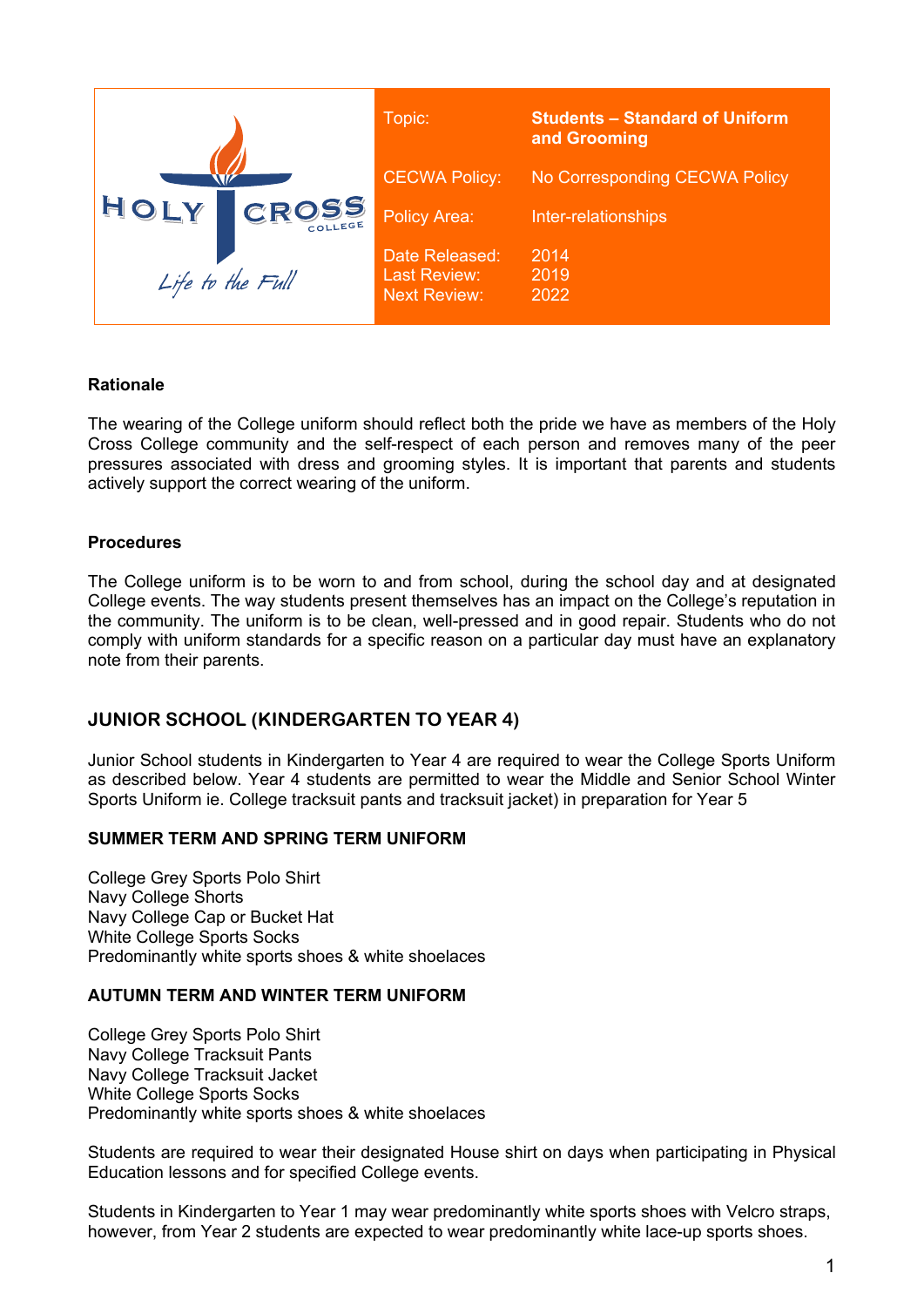# **JUNIOR SCHOOL (YEARS 5 to 6) AND MIDDLE AND SENIOR SCHOOLS**

# **GIRLS ACADEMIC UNIFORM**

## **Summer Term and Spring Term**

College summer dress (Dress length to be at knee) College socks Low-heeled (no higher than 3cm) black lace-up school shoes (not boots)

### **Autumn Term and Winter Term**

College winter skirt (skirt length to be at knee) Blue shirt with College logo College jumper College navy tights or College socks College grey scarf (optional) Low-heeled black lace-up school shoes (not boots)

## **BOYS ACADEMIC UNFORM**

### **Summer Term and Spring Term**

College grey shorts (to be worn at the waist) or College grey long pants (Senior School boys only) Blue shirt with College logo College grey socks Low-heeled black lace-up school shoes (not boots)

### **Autumn Term and Winter Term**

College grey long pants (to be worn at waist) Blue shirt with College logo College navy blue jumper College grey socks Low-heeled black lace-up school shoes (not boots)

## **FORMAL UNIFORM**

On certain occasions students will be required to wear the College Formal Academic Uniform. This is the Winter Academic Uniform and includes the College jumper as well as the College tie for the boys and College navy tights for the girls.

## **COLLEGE HOUSE SHIRTS**

Students are required to wear their designated House shirt for specified College events.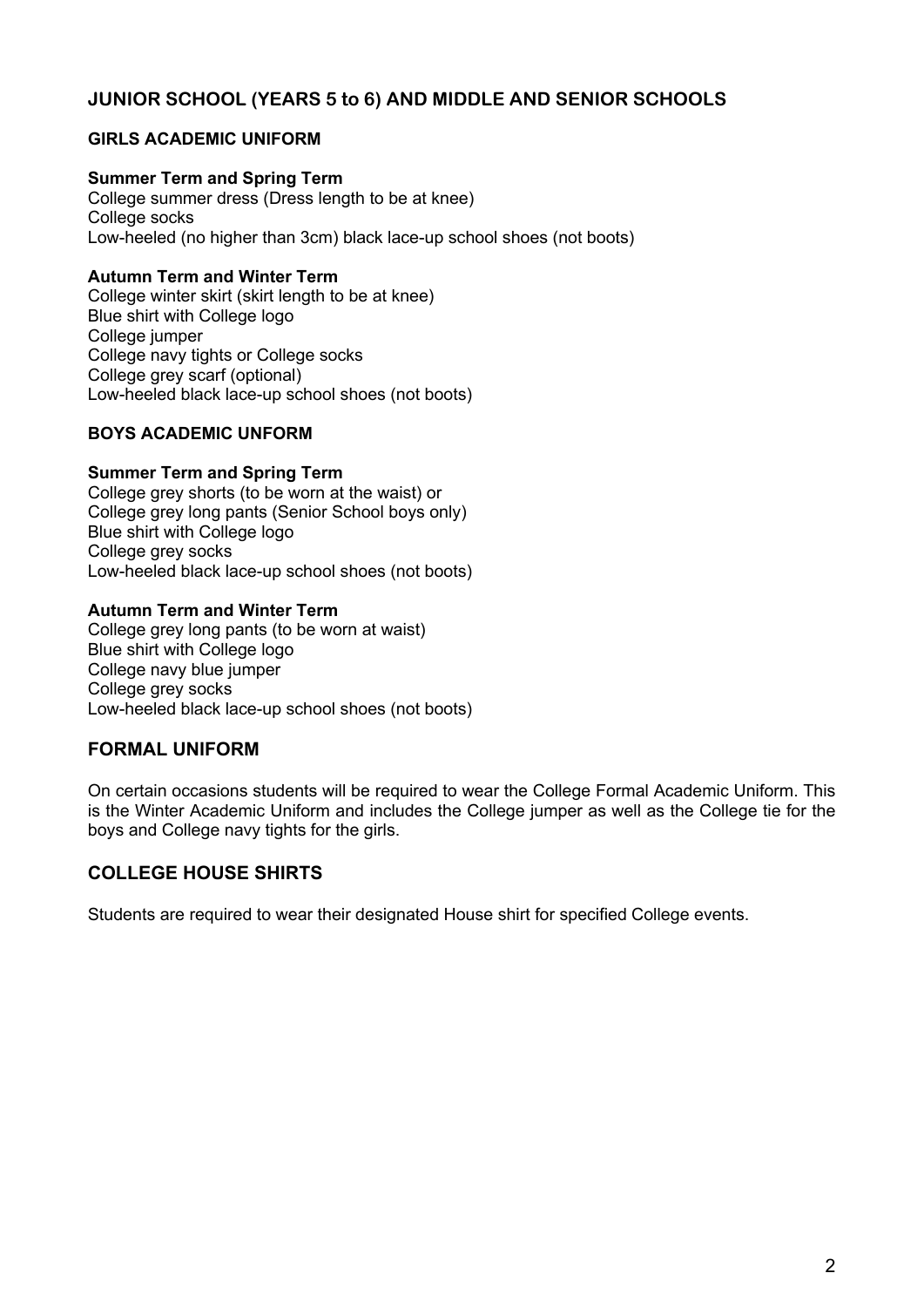# **SPORTS UNIFORM**

The following is a list of uniform items required for Physical Education, Physical Education Studies, Sport & Recreation, Outdoor Education or Dance Education, some of which are compulsory and some optional.

Students are expected to bring the appropriate clothing items on all occasions including the first days of term and casual dress days unless directed by their teacher.

### **SUMMER TERM AND SPRING TERM SPORTS UNIFORM**

| <b>Compulsory Items</b>                                                                                                                                                        | <b>Optional Items</b>               |
|--------------------------------------------------------------------------------------------------------------------------------------------------------------------------------|-------------------------------------|
| College Grey Sports Polo Shirt<br>Navy College Shorts<br>Navy College Cap or Bucket Hat<br>White College Sports Socks<br>Predominantly white sports shoes & white<br>shoelaces | College Tracksuit Top, drink bottle |

### **AUTUMN TERM AND WINTER TERM SPORTS UNIFORM**

| <b>Compulsory Items</b>                                                                                                                                                             | <b>Optional Items</b>                                                |
|-------------------------------------------------------------------------------------------------------------------------------------------------------------------------------------|----------------------------------------------------------------------|
| College Grey Sports Polo Shirt<br>Navy College Tracksuit Pants<br>Navy College Tracksuit Top<br>White College Sports Socks<br>Predominantly white sports shoes & white<br>shoelaces | Navy College Shorts, navy College Cap or<br>Bucket Hat, drink bottle |

### **SWIMMING / OUTDOOR WATER BASED ACTIVITIES**

| <b>Compulsory Items</b>                | <b>Optional Items</b>                          |
|----------------------------------------|------------------------------------------------|
| <b>College Bathers</b>                 | Navy Rashie, goggles, navy College Shirt, navy |
| Towel                                  | College Shorts, navy College Cap or Bucket     |
| Footwear (e.g. Thongs or Sports Shoes) | Hat, drink bottle                              |
| <b>College Sports Bag</b>              |                                                |

### **DANCE UNIFORM**

| <b>Compulsory Items</b>                                                                                                                               | <b>Optional Items</b>                                          |
|-------------------------------------------------------------------------------------------------------------------------------------------------------|----------------------------------------------------------------|
| College Grey Sports Polo Shirt<br>Navy 3/4 College Dance Pants<br>White College Sports Socks<br>Predominantly white sports shoes & white<br>shoelaces | Navy College Shorts, College Tracksuit top and<br>drink bottle |

# **COLLEGE SPORTS BAG**

Students need to use the College sports bag to carry their sports uniform on days they have their elective subjects such as Dance or Drama or for swimming and excursions. Other bags are not permitted.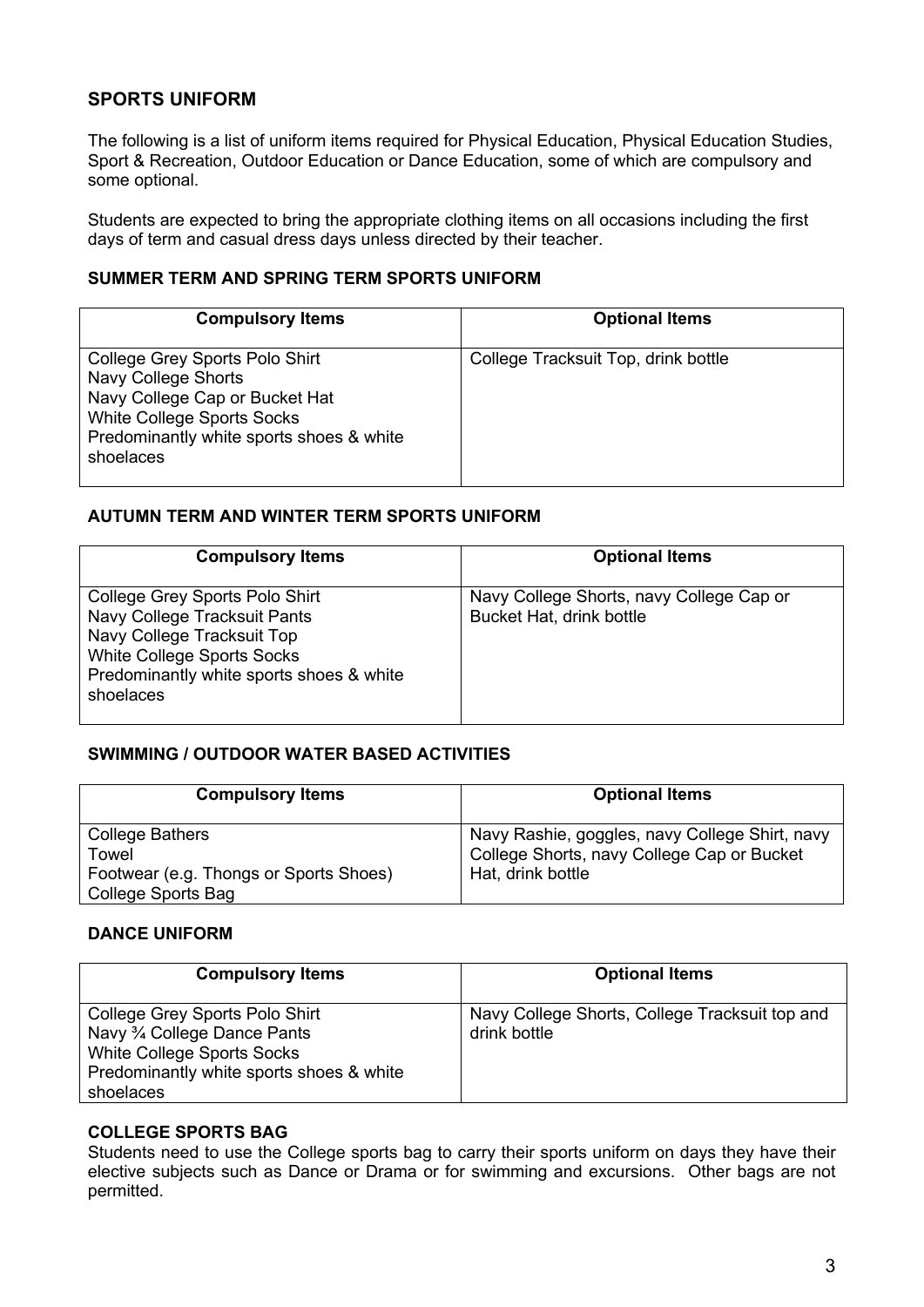### **ADDITIONAL INFORMATION**

- 1. On their allocated sports days, Junior School students (Years 5 6) are to wear their sports uniform to school and are not required to change into their academic uniform.
- 2. Students must come to and from school in their full Academic uniform. The only exception is when the student is participating in an excursion that requires the wearing of the sports uniform or when a student is participating in before or afterschool school sports, in which case they will need to have their full Academic Uniform in their school sports bag.
- 3. Middle and Senior School students who have a Physical Education, Physical Education Studies, Sport & Recreation, Outdoor Education or Dance Education class at the following times will be required to get changed as follows:

Periods 1 or 2 at the commencement of this period in allocated changing rooms Periods 3 or 4 during Recess<br>Periods 5 or 6 during lunch (in during lunch (in the changing rooms) All students are to be ready for the start of class as per school class times.

Students who have classes during Periods 1- 4 will be required to change out of their Physical Education uniform and into their full Academic uniform during their first break, ie Periods 1- 2 at recess, Periods 4 - 5 lunch in the changing rooms and students in Periods 5 - 6 will be given time within their Elective subjects to get changed back into their full Academic uniform before the end of the day.

- 4. Notes are to be presented to the teacher at the start of class if the student is unable to actively participate in the lesson due to injury or illness. Notes do not excuse students from participating in the non-practical components of the lesson and students will be used to assist/coach/umpire or complete theory work. Students who do not present a note will be marked as a *uniform consequence* until such time as a note can be presented for the injury or illness.
- 5. Students who do not have their full Physical Education uniform are to wear their Academic Uniform to and from school. They will then need to then change into their Physical Education uniform just before their scheduled period and supply a note stating the uniform item that is missing and a reason why they do not have that item of the school uniform. The non-school clothing must be matched to a similar item of the Physical Education uniform.
- 6. All notes must be written and signed by a parent / guardian.

### **CONSEQUENCES FOR BEACHES OF THE SPORT UNIFORM POLICY**

| <b>Breach</b><br><b>Full Uniform</b> | No. Times<br><b>First Time</b> | <b>Sanction</b><br>1 lunchtime duty $(12.50 - 1.05 \text{pm})$                                       |
|--------------------------------------|--------------------------------|------------------------------------------------------------------------------------------------------|
|                                      | <b>Second Time</b>             | 1 lunchtime duty $(12.50 - 1.05 \text{pm})$                                                          |
|                                      | <b>Third Time</b>              | Letter of Concern sent to Parents / Phone Call / SMS to<br>Parents & After School Duty (3.10-3.40pm) |
| Part Uniform                         | <b>First Time</b>              | 1 warning noted by the teacher                                                                       |
|                                      | <b>Second Time</b>             | 1 lunchtime duty $(12.50 - 1.05 \text{pm})$                                                          |
|                                      | <b>Third Time</b>              | 1 lunchtime duty $(12.50 - 1.05 \text{pm})$                                                          |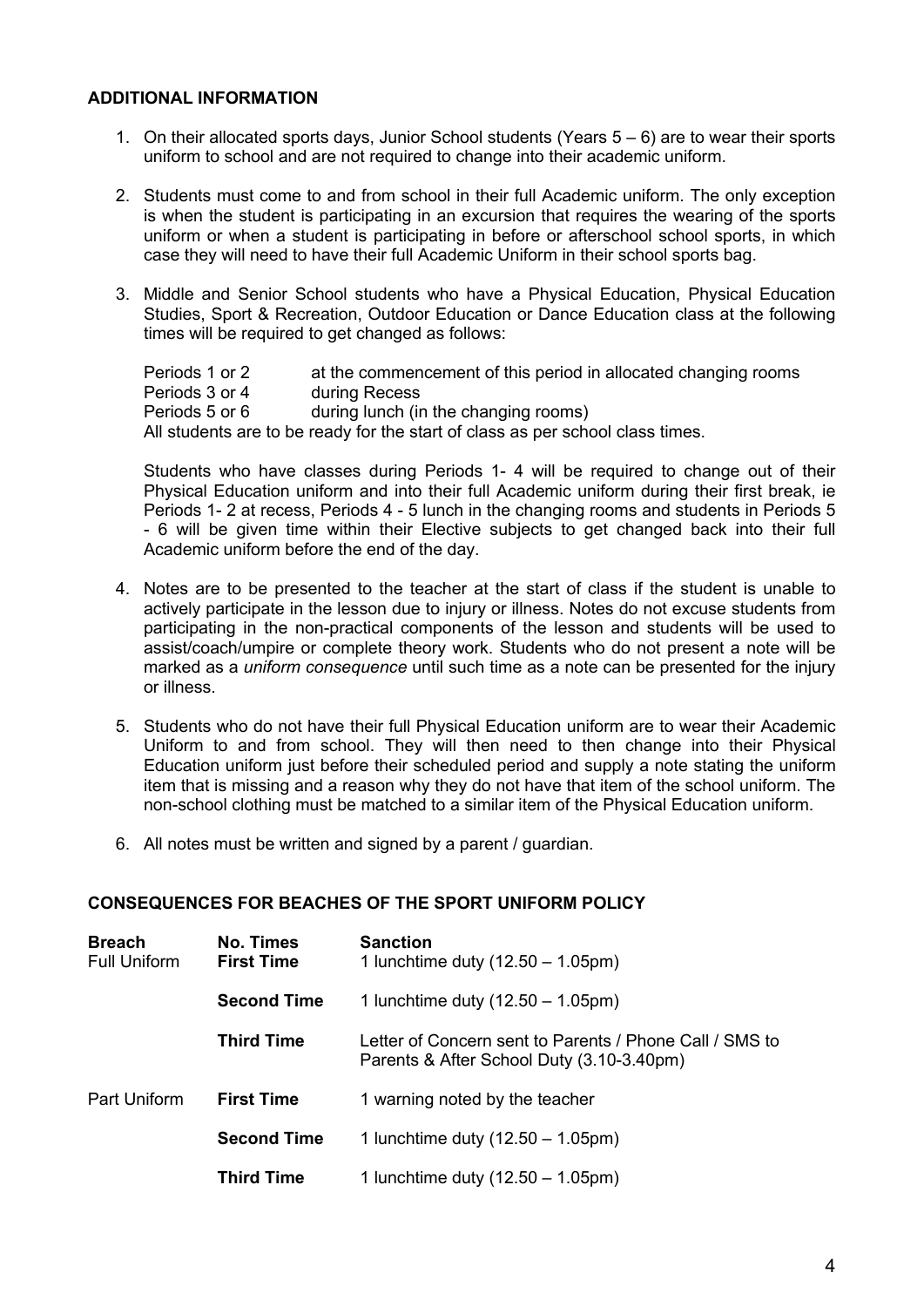# **ALL STUDENTS**

### **CASUAL DRESS DAYS**

On some occasions students will be permitted to wear casual dress to school. On these days students must wear closed shoes (no sandals, thongs, etc). Students are not permitted to wear short skirts or shorts (the regulation length of the College sports shorts and skirts are the minimum length for these items). Students are also not permitted to wear low-cut or skimpy tops, singlet tops or clothing with inappropriate slogans or logos.

#### **COLLEGE BAGS**

Only the College bag should be used each day to carry laptop, books and belongings.

#### **HATS**

It is compulsory that students wear a College hat for all outdoor activities during the Summer and Spring Terms. This includes recess, lunchtime, Physical Education classes and school excursions. Students who do not have a hat on at lunchtime will need to remain under the shade.

#### **SCARVES**

The College scarf may be worn outdoors in winter. No other scarves are permitted. Scarves may not be worn without either the College jumper or the College tracksuit.

#### **ADDITIONAL CLOTHING ITEMS**

No extra pieces of clothing are to be worn with the uniform, if visible. This includes t-shirts and singlets under College shirts.

### **GROOMING AND APPEARANCE**

#### **Hair**

General principles for all students include:

- Hair should be clean and kept neat and tidy.
- Hairstyles should be business-like and conservative.
- Hair should be a natural colour. No brightly coloured or streaked hair or multi-coloured hair, natural tints only
- Neat collar length or longer hair is to be tied back off the face. Long fringes must be clipped back off the face. Hair ties should be black, navy, orange or white narrow elastic hair bands, plain ribbon or a narrow scrunchie. Additional hair accessories such as butterfly clips, other decorative hair clips or hair extensions are not permitted.
- Extreme fashion styles that include beaded-braids, rats' tails, dreadlocks, spikes or undercuts are not permitted.
- No shaved heads or parts of head. The length of hair should be no less than a "number two" cut.
- Excessive gel, mousse or wax is not permitted.
- Sideburns must not be any lower than half way down the ear and the face must be cleanshaven. Students in breach of this standard may be required to shave using the College provided shaving equipment.

Members of the College Leadership Team are the final arbitrators on any decisions regarding appropriateness of hairstyles and students will be expected to adjust their hairstyle without question.